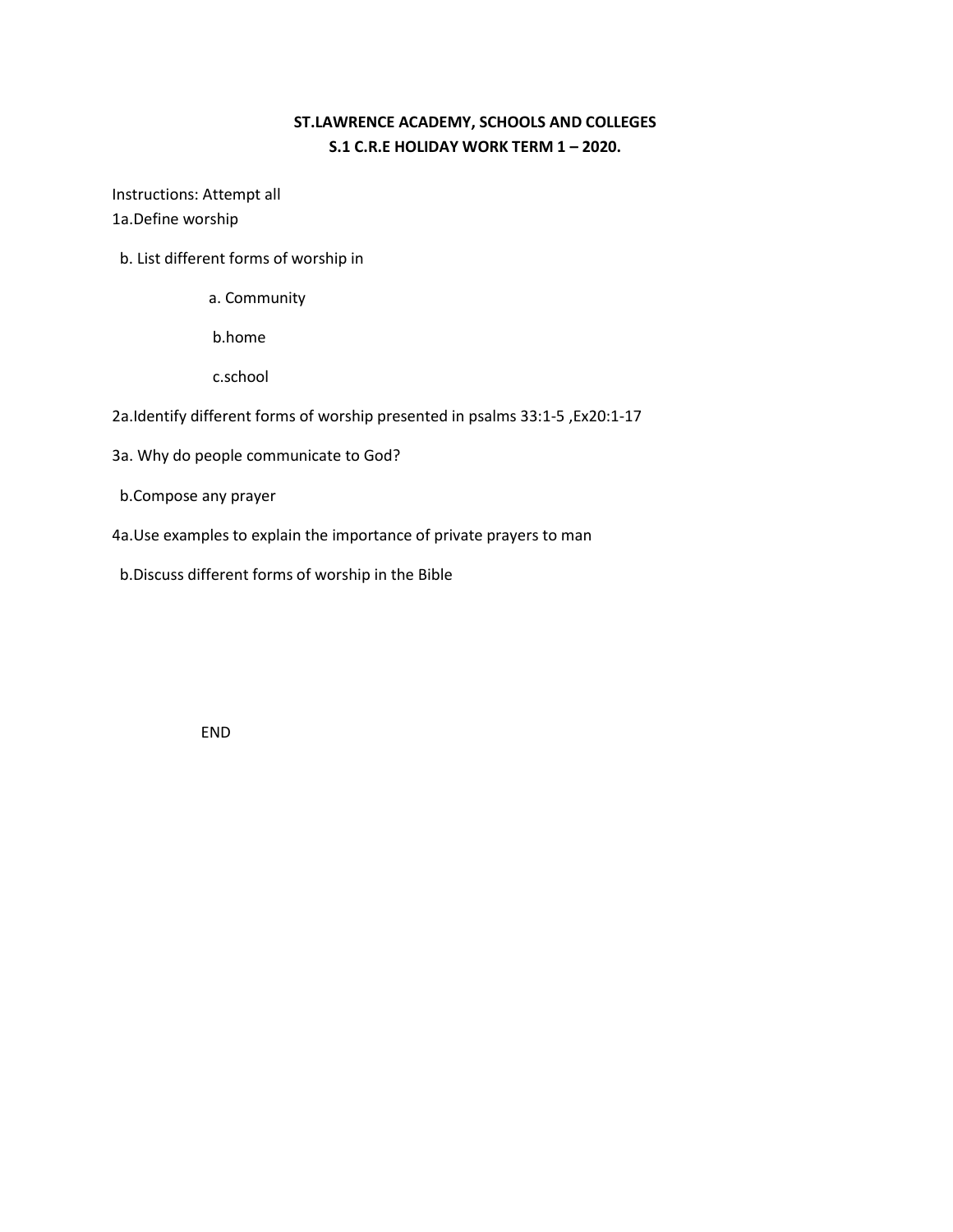# **ST.LAWRENCE ACADEMY, SCHOOLS AND COLLEGES S.1 HOLIDAY WORK FOR TERM I – 2020 GEOGRAPHY**

#### **Instructions:**

#### **Answer ALL questions**

- 1 a) Define the term Environment.
- b) List down any four feature which comprise the physical environment.
- c) Give the meaning of the following geographical terms:
- i) Geomorphology.
- ii) Climatology.
- iii) Geology
- iv) Biosphere
- d) State any five activities under human geography.

2 a).Using your immediate environment, draw a sketch map of your home area in a radius of half a kilometer and on it mark and name:

- i) Two physical features,
- ii) Two manmade features.
- iii) Put all basic essentials of a good map.

b) List down the types of maps known to you.

3 a) Convert the following scales to representative fraction:

- i) 1cm represents 4km.
- ii) 1cm represents 3.1km
- iii) 1cm represents 1.2km

b) Using your local environment, identify the ways a learner can locate features/places basing on the sketch map of the area.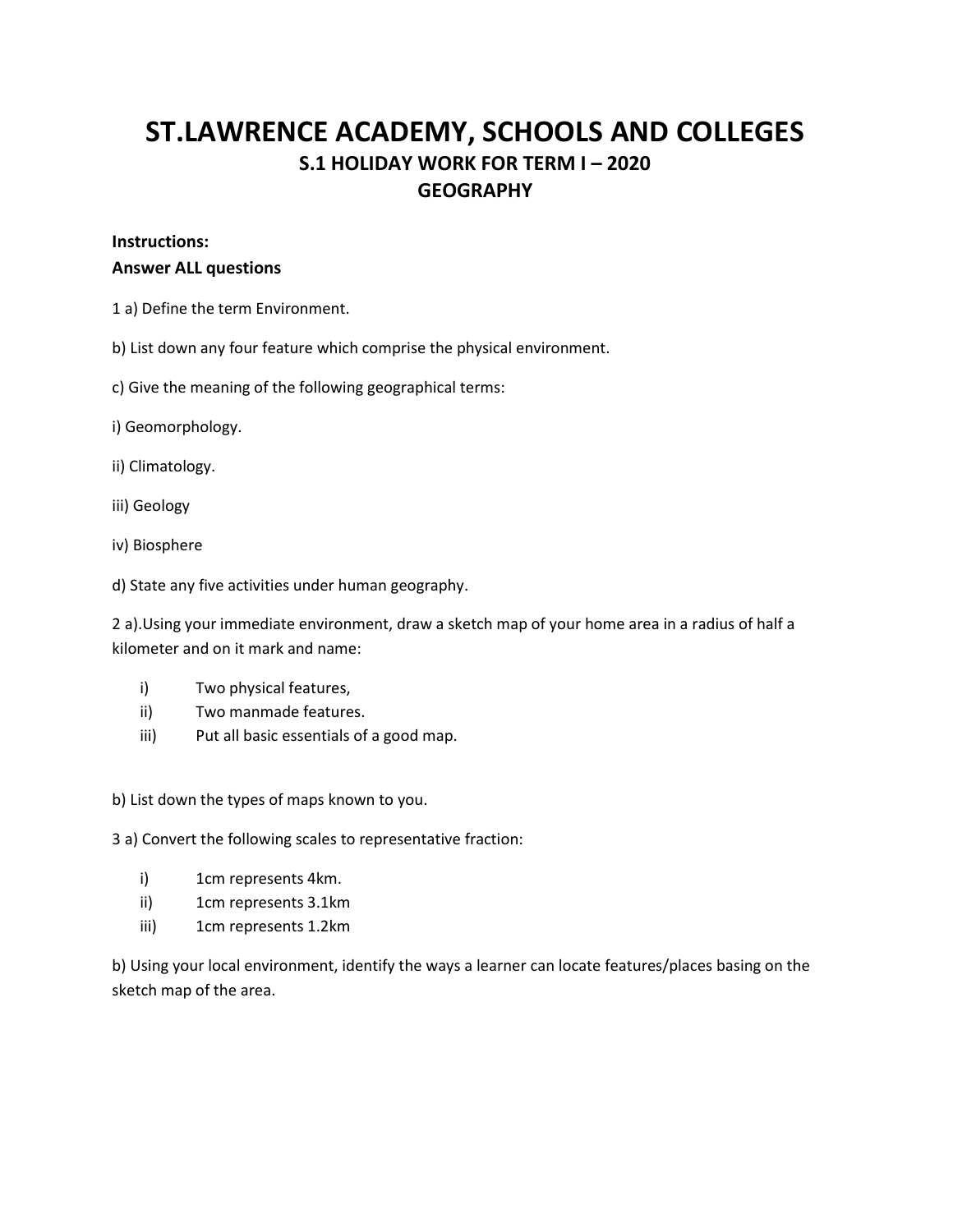# **ST. LAWRENCE ACADEMY, SCHOOLS AND COLLEGES**

# **S.1 HOLIDAY WORK LITERATURE IN ENGLISH**

# **TERM ONE 2020**

# **Read the following poems and answer the questions that follow**;

Instructions; Attempt all the numbers

# **Urban Life**

People shouting

Factory pollution

People rushing for the buses.

An accident here.

Vehicle inspection there

Hooters- non-stop

Thin dogs wonder

Through dirt and litter.

Water comes from the tap.

You hardly see a rabbit

or a buck

You never see real darkness.

You pay for everything.

Your food, your fun,

And people

Keep spitting on the pavement.

(By Webster Mubonwa)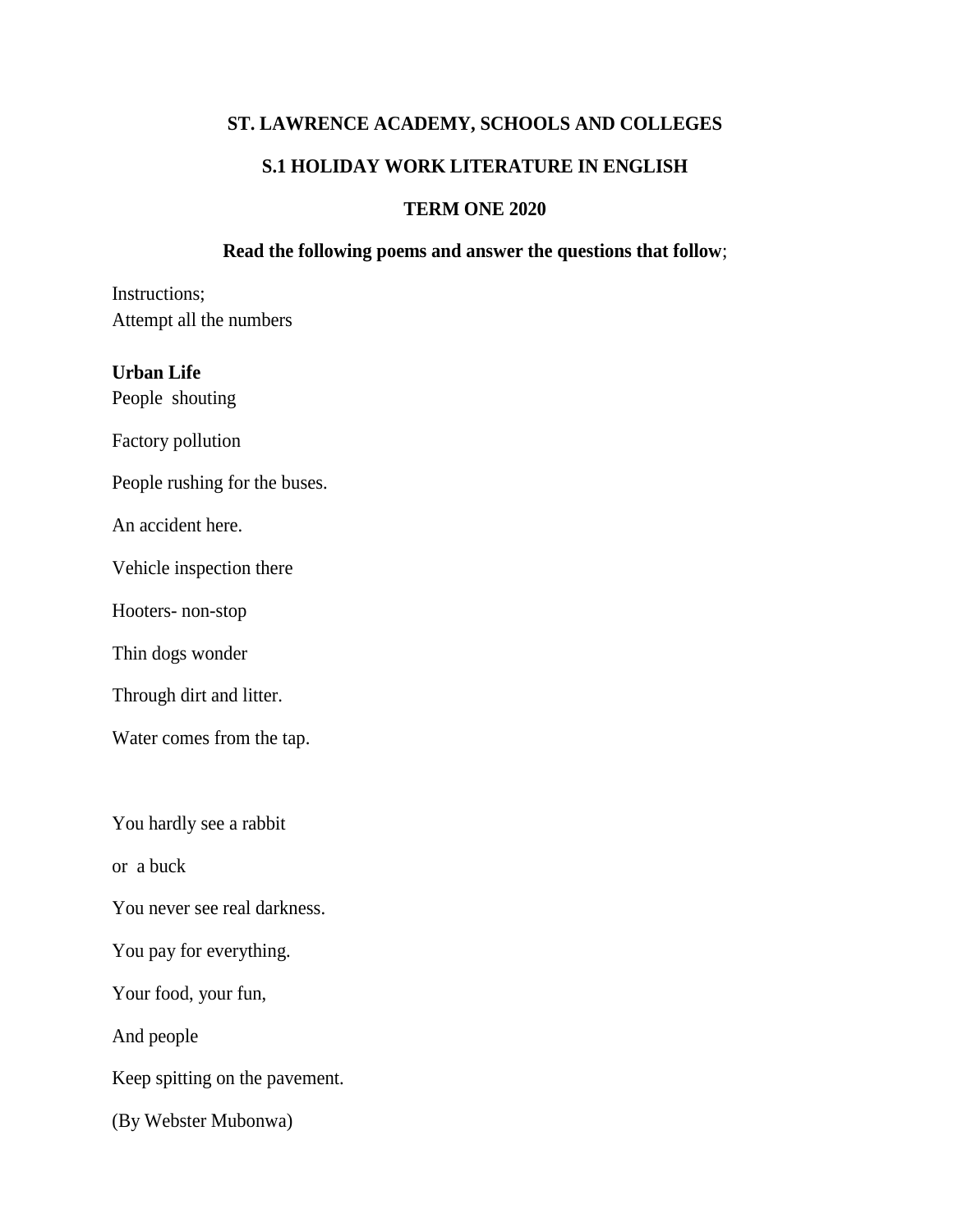# **Village life**

Kanyariri, village of Toil,

Village of unending work.

Life a never drying springs

Old women dark and bent

Trudge along with their hoes

To plots of weedy maize,

Young wives like donkeys

From cock crow to setting of the sun

Go about their timeless duties

Their scraggy figures like bows set in a row,

Plod up and down the rolling village farms

With loads on their backs

And babies tied to their bellies…

# (By Marma Gashe)

# Questions

- 1. From the two given poems give 10examples from each poem which helps you to get a true picture of life as it really is in either the town or the village. Give what happens in;
- a) urban life
- b) the village life
- 2. Which of the places would you prefer to be in and why?
- 3. Give two advantages and two disadvantages of both rural and urban life.

# END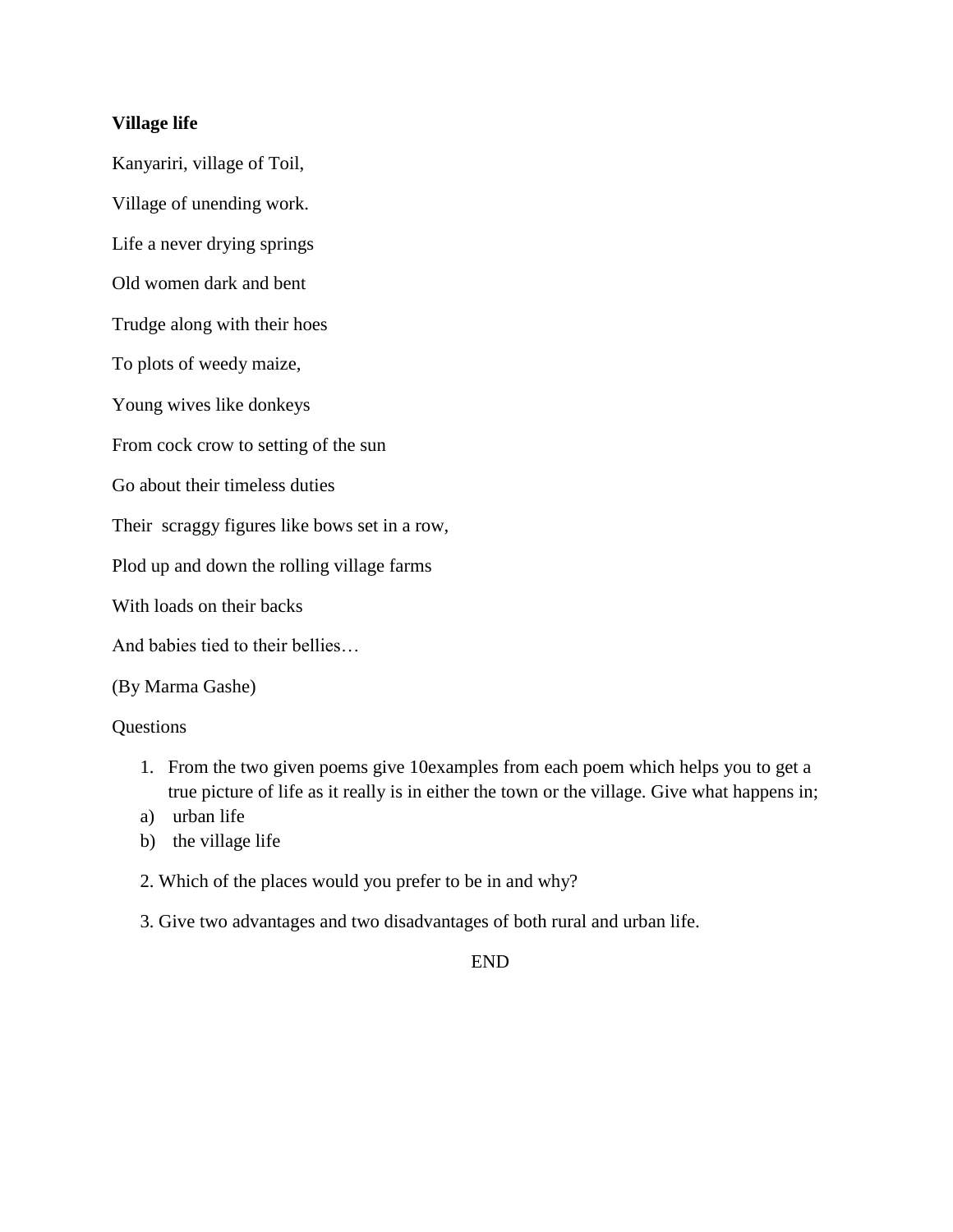# ST. LAWRENCE ACADEMY, SCHOOLS AND COLLEGES S.1 MATHEMATICS HOLIDAY WORK 2020

# INSTRUCTIONS: Attempt all

- 1. Represent the following numbers on an abacus:
	- a. 123four
	- b.  $274$ <sub>ten</sub>
	- c.  $1312$ five
- 2. a) Add: (a)  $654_{\text{seven}}$  to  $514_{\text{seven}}$  (b)  $278_{\text{nine}}$  to  $756_{\text{nine}}$ 
	- b) Subtract: (a)  $412_{\text{six}}$  from  $554_{\text{six}}$  (b)  $435_{\text{eight}}$  from  $764_{\text{eight}}$
	- c) Multiply: (a)  $1121_{\text{three}}$  by  $212_{\text{three}}$  (b)  $312_{\text{four}}$  by  $122_{\text{four}}$
- 3. Write the following in words
	- i) 3,800
	- ii) 8,008,008
	- iii) 1,629,284,729,000
- 4. Write the following in figures
	- i) Six hundred two million eight thousand and eight
	- ii) Two billion eighty-nine million four thousand seven
	- iii) One trillion two hundred fifty billion eight hundred seventy-five million three hundred sixty thousand
- 5. Read the text below and answer the questions that follow: Two learners—Mary and Joy—went to the school canteen to buy some snacks for their breakfast. Joy bought 3 pancakes at UGX.200 each and 1 ban at UGX. 300. Mary checked her bag and found out that her money was stolen. She borrowed some money from Joy. She bought four 4 pancakes and 2 bans.

# **Ouestions**

- i) Which of the two learners had more money?
- ii) How much money did Mary borrow from Joy?
- iii) Peter said that Mary had negative UGX. 1400. Was he correct? Give reasons for your answer.
- 6. Using a number line work out the following
	- a)  $-2 + 3$
	- b)  $+5 + -6$
	- c)  $8 -5$
- 7. A national park guide on one of the mountains in East Africa recorded the temperature as  $15^{\circ}$ C one day. At midnight the temperature was -7 $\circ$ C. By how many degrees had the temperature fallen?
- 8. Write down the next 3 terms in the sequence: 9, -7, 5, -3, , , -
- 9. Look at the sequence of the numbers:  $-1$ ,  $3, -9$ ,  $+27$ ,  $-$ ,  $-$  Fill in the next two terms of the series.
- 10. Write the figure 0.000000000202045 in scientific form.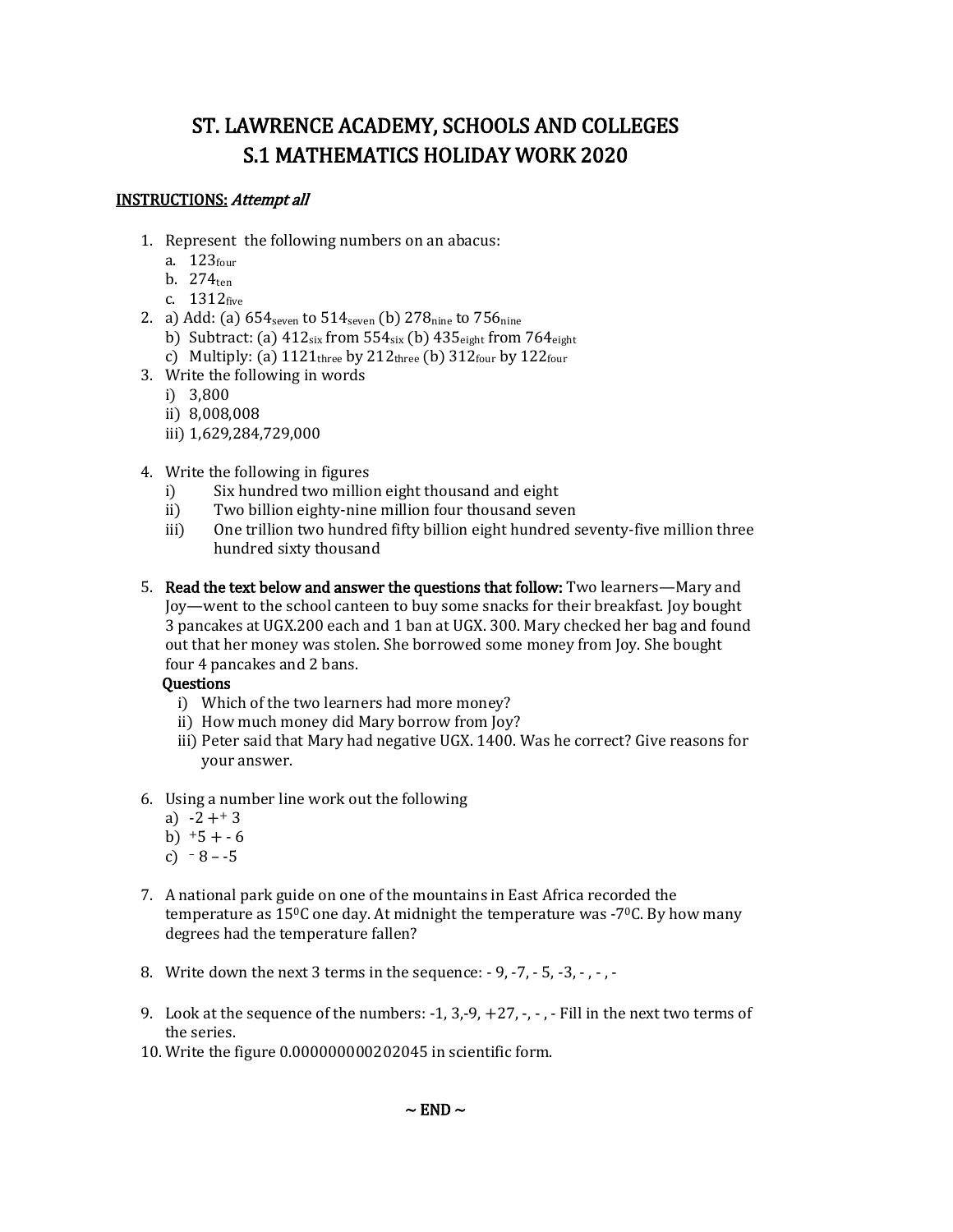# ST. LAWRENCE ACADEMY, SCHOOLS AND COLLEGES S.1 PHYSICS HOLIDAY WORK 2020

#### INSTRUCTIONS: Attempt all

- 1. a) Define Physics
	- b) State and explain different branches of physics
	- c) State the purposes and careers in physics.
- 2. a) Determine how many:
	- (i) Centimetres are in 1 metre.
	- (ii) milimetre are in 1 metre
	- (iii) Kilometres are in 1 centimetre.
	- b) Convert the following measurements into the units indicated in brackets:
		- (i) 4.25 m (cm)
		- (ii) 0.256 km (m)
		- (iii) 367.5 dm (Dm)
- 3. Fill in the missing gaps in the table below

| No. | <b>Physical Quantity</b> | Name of SI Unit | Symbol of the Unit | Instruments used. |
|-----|--------------------------|-----------------|--------------------|-------------------|
|     | Mass                     |                 |                    |                   |
| 2.  | Time                     |                 |                    |                   |
| 3.  | Length                   |                 |                    |                   |
| 4.  | Density                  |                 |                    |                   |
| 5.  | Volume                   |                 |                    |                   |
| 6.  | Temperature              |                 |                    |                   |
| 7   | Electric current         |                 |                    |                   |

4. a) Estimate the area of a table top at home or at school. Then measure the sides and calculate the area. How good was your estimate?

b) How would you measure the area of irregularly shaped figures or of figures which differ in shapes?

c) Estimate the area of your palm and design an investigation to measure the area of your palm. (Hint: You can use a graph paper).

- 5. a) Convert 1 m to cm.
	- b) Multiply 1 m by 1 m by 1 m to 1  $\text{m}^3$ .
	- c) Multiply also 100 cm by 100 cm by 100 cm. What do you get?
	- d) Compare the volume in  $m<sup>3</sup>$  to the volume in  $cm<sup>3</sup>$ .
	- e) Convert 200 cm<sup>3</sup> to m<sup>3</sup>.
- 6. State the number of significant figures in the following measurements:
	- (a) 300 cm
	- (b)0.105 km
	- (c) 0.050 g
	- (d)  $5.1090 \text{ m}^2$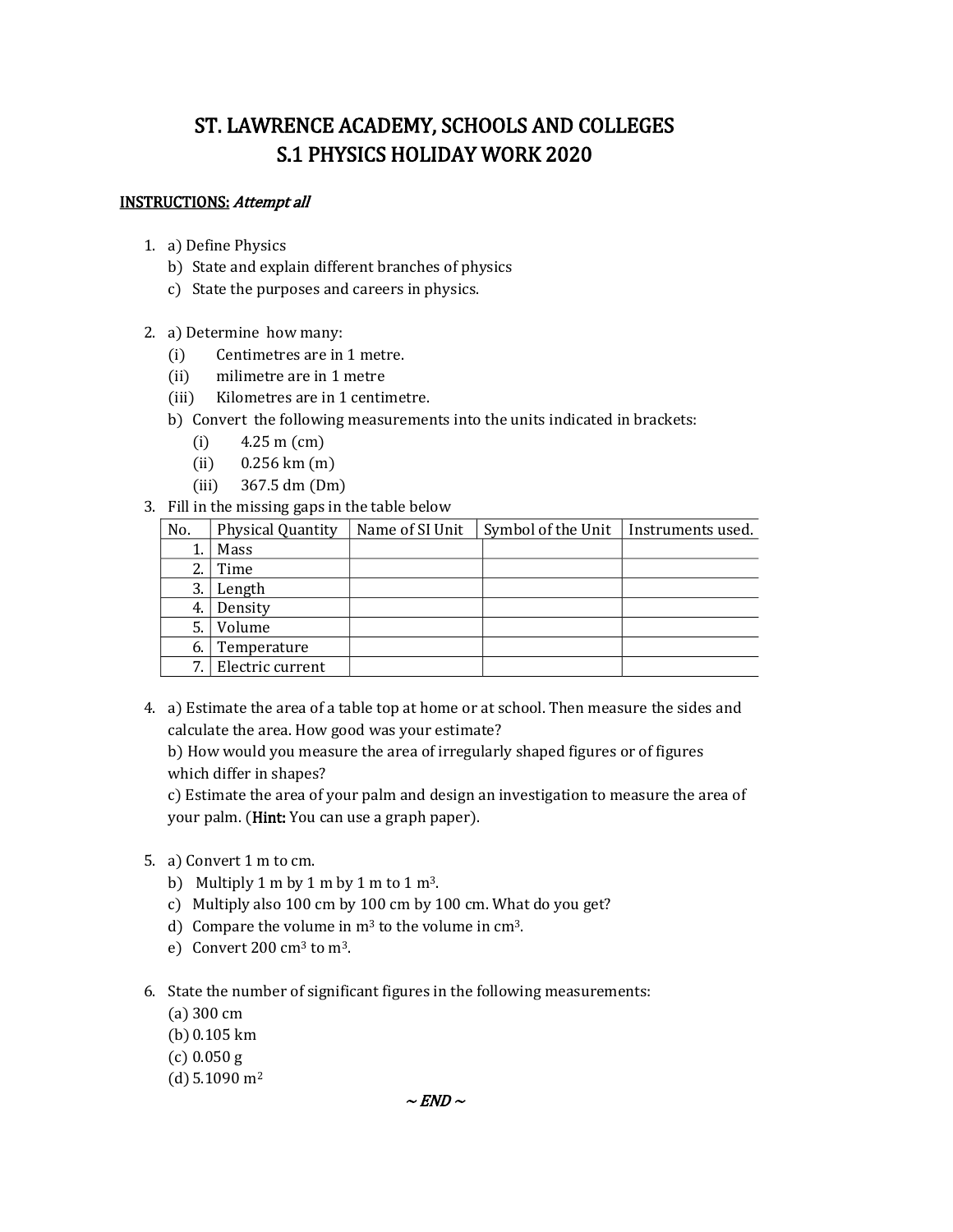# **ST LAWRENCE ACADEMY SCHOOLS AND COLLEGES**

# **S1 TERM ONE 2020 HOLIDAY WORK**

#### **HISTORY AND POLITICAL EDUCATION**

**1**. Sometimes you may think people have always lived now. Most people or ancestors, who lived long ago, lived somewhere else in the past and have migrated to where they live now. Identify the common reasons why people migrate.

**2.** And what are the likely effects of the migration and settlement of the ethnic groups on the local areas, Uganda and E.Africa respectively.

#### **KISWAHILI.**

**1.** Taja majina kumi na tano(15) ya watu wa nyumbania kwa lugha ya kiswahili.(mention 15 names of relatives in Kiswahili)

**2.** Taja kazi za nyumbani kumi na tano(15) kwa lugha ya Kiswahili.(mention 15 home chores in Kiswahili)

#### **ENGLISH LANGUAGE**

Read the passage below and answer the questions that follow.

The use of the internet.

In addition to the various books in the library, today we can get a lot of information on almost any topic and also communicate using the internet. Internet is a means of connecting a computer to any other computer anywhere in the world through routers and servers. When two computers are connected over the internet, they can send and receive all kinds of information such as texts, graphics, voice, video and computer programmes.

 Today the email has become the most popular way of communication. People are conducting more of their everyday lives online than ever before. Such communication includes giving directions, checking movie listings, reading novels and getting the latest news. As internet becomes more and more accessible worldwide, the number of people using the internet continues going up as they move to even conducting business online as opposed to offline.

Online video and social networking sites like facebook and watsApp have played abig role in creating traffic on the internet as people spend a lot of time watching and communicating with each other.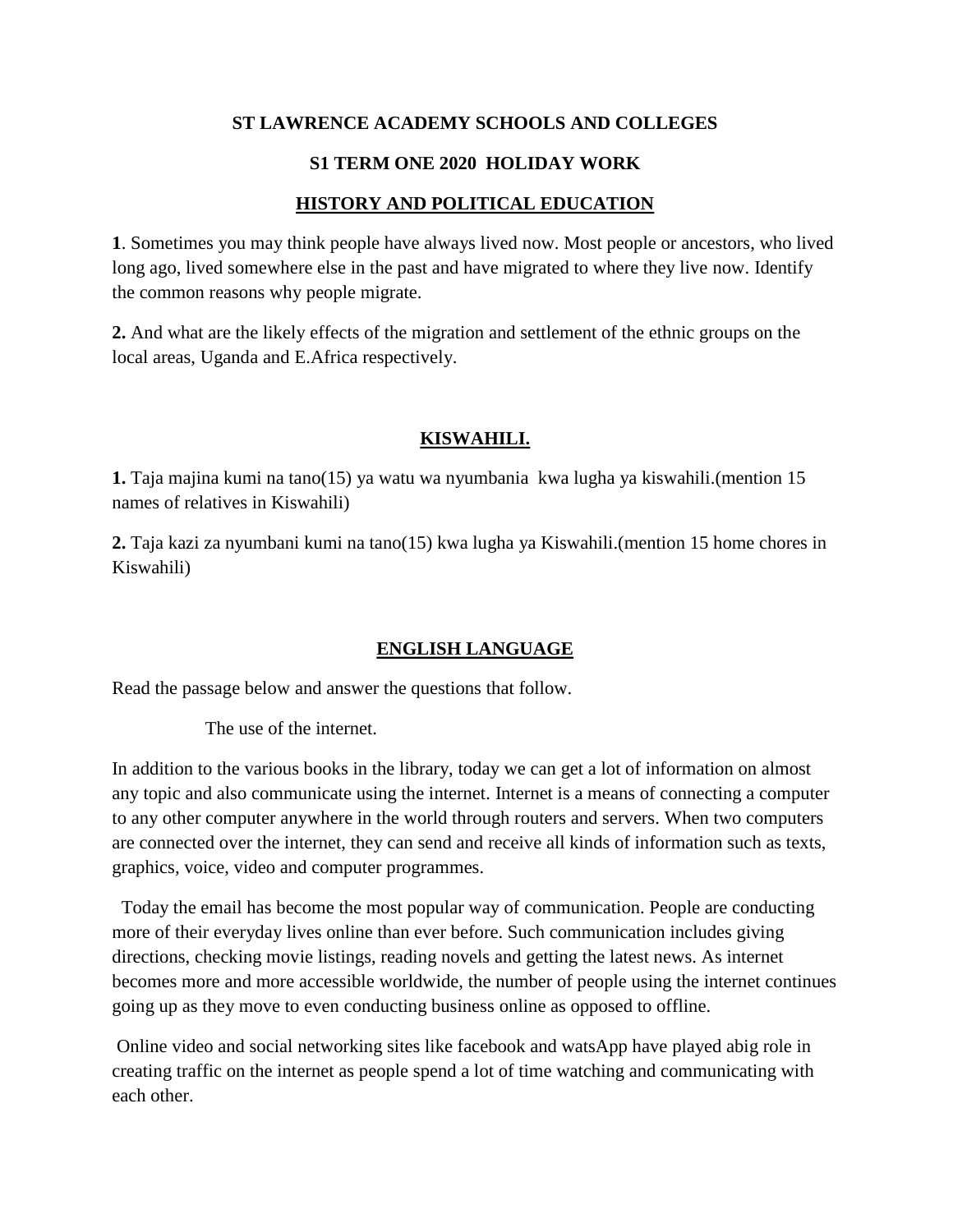Although the internet has so many benefits there is need to know how to make use of the benefits and not to be affected negatively from the misuse. The internet when misused can corrupt the mind, which could greatly affect ones academic, social and spiritual being. And yet the internet has lots of new information on whatever we learn and could easily be used to make learning more interesting and useful.

So be aware of what you do with the internet and stay away from the sites that may affect your wellbeing.

# **QUESTIONS.**

- **1.** Why is the internet becoming the most popular way of getting information? (2)
- **2.** What type of information are people getting from the internet? (2)
- **3.** Give any two benefits that you think could be got from the internet?(2)
- **4.** Give 2 dangers that could come from misusing the internet. (2)
- **5.** Give the meaning of the following words or phrases used in the passage above.

# **SECTION B**

Add question tags to the following.

- 1. It is a lovely day today,…………….?
- 2. You don't like this music, …………….?
- 3. Robert is not at work today, ……………?
- 4. You haven't seen the newspaper, ………..?
- 5. Lyne speaks French and german, ………….?
- 6. They didn't go to the concert, …………….?
- 7. You don't know where sarah is, ……………?
- 8. Mary sings beautifully,………………….?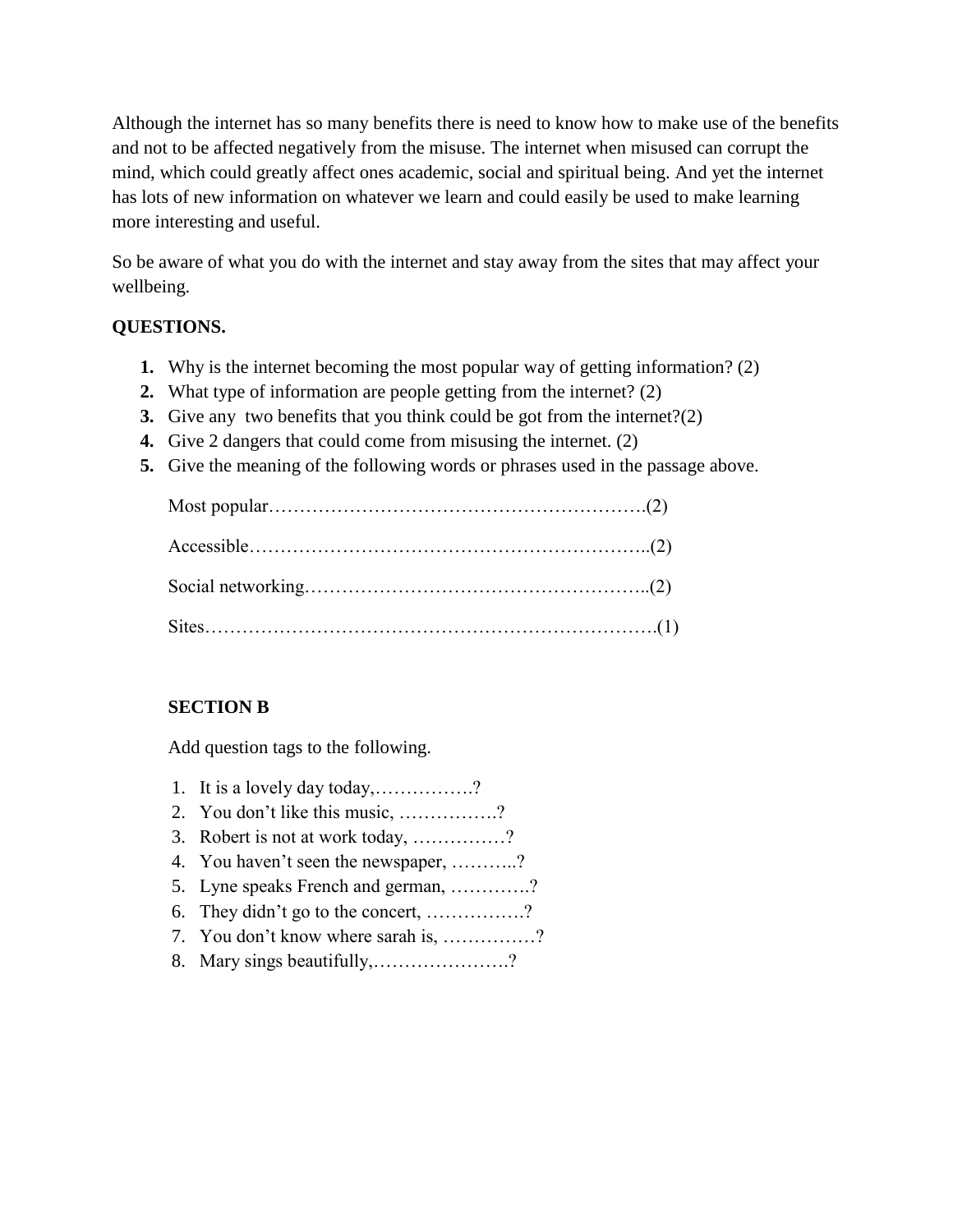# **ST.LAWRENCEACADEMY, SCHOOLS AND COLLEGES THE ACADEMY ST. LAWRENCE END OF TERM ONE HOLIDAY WORK S.1 LUGANDA 2020**

**1.Leeta amateeka agafuga enkozesay'empeerezi ana(4).( Obubonero).**

# **2.Wandiika ebigambo ebiggumira bibiri ku buli nnyukuta ekuweereddwa**

(i)KK( ii) TT(III) MM (IV) CC(V) SS(obubonero 10)

3. wandiika ebigambo ebiwangaala bibiri ku buli mpeerezi zino

aa ee ii oo uu. (obubonero 10).

4. Leetayo abantu kkumi abasangibwa mu maka nga otandikira ku Taata (Obubonero 10)

# **BIKOMYE WANO**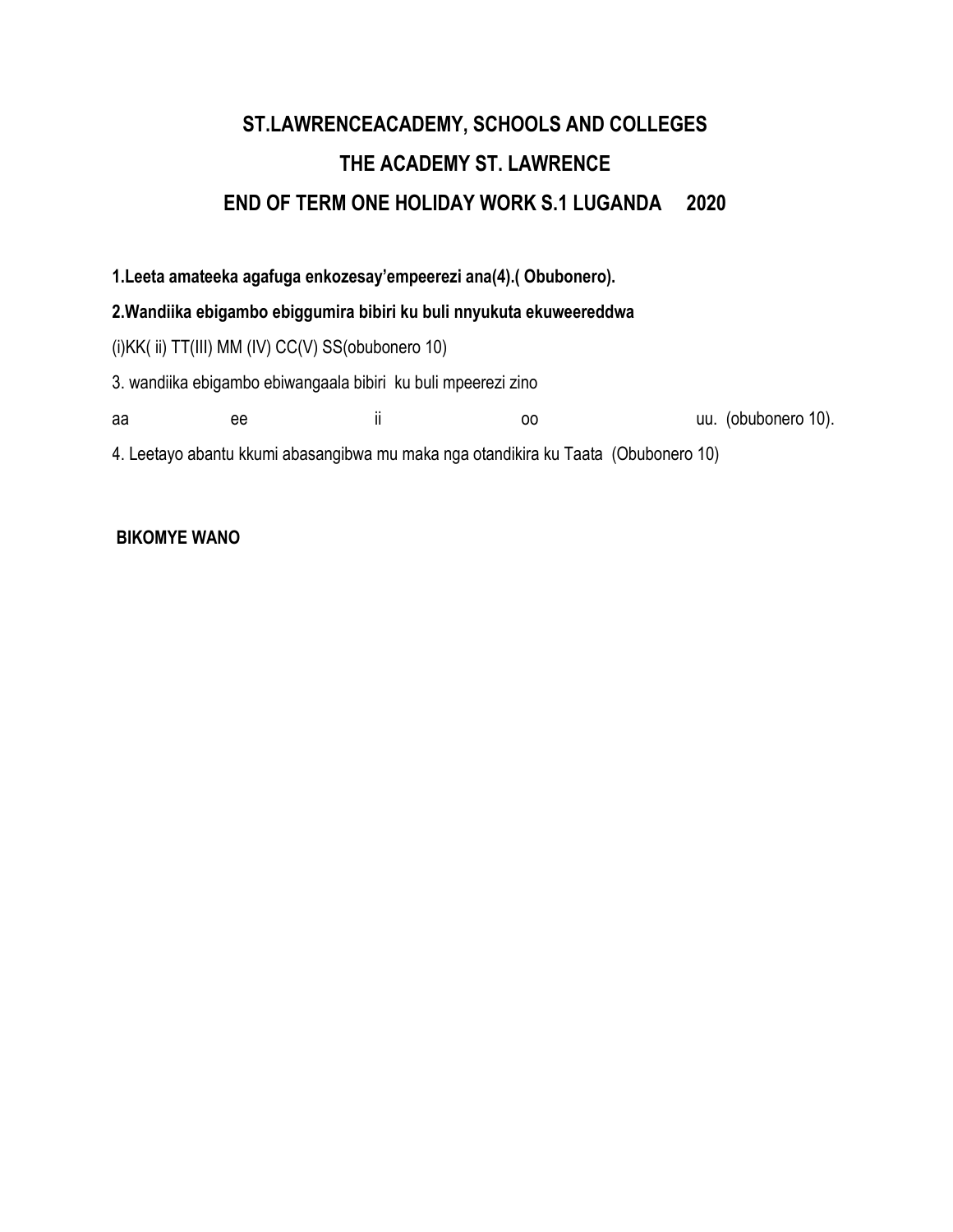# **ST. LAWRENCE ACADEMY SCHOOLS AND COLLEGES**

# **S.1 P.E HOLIDAY WORK**

**1**.**Scenario**: You have been invited to talk to p7 pupils who have just completed their PLE. They have not been physically active because they used all their time to prepare for their PLE. Through observation, many of them look unhealthy, unfit yet others have negative attitude towards P.E.

**Task:** Using the knowledge you have acquired, prepare a write-up and share your experience about P.E with the p7 candidates so as to encourage them to change their life style.

**2**.**Scenario**: Suppose you were in the field for interclass ball game competitions and two students collided causing one to fall hard on the ground and the other collapsing due to the collision.

**Task**: state in a write-up the possible injuries and the steps you follow to give first aid for each of the stated sports injuries.

**NB**: Be creative and use all the necessary resources around you.

# **ST LAWRENCE ACADEMY SCHOOLS AND COLLEGES**

# **S1 HOLIDAY WORK TERM 1 2020**

# **BIOLOGY**

- 1. As a new student of biology, write a letter to the pupils of primary six in your former school telling them about the biology in their class, school and their bodies.
- 2. How can you use the knowledge you have acquired so far in biology to ensure that your home is healthy and safe?
- 3. Illustrate the interrelationships between the following organisms with reference to the life processes that take place in living organisms
- 4. Use local materials such as a box, simsim, bean seeds, glue and rice seeds etc to design a model of the plant cell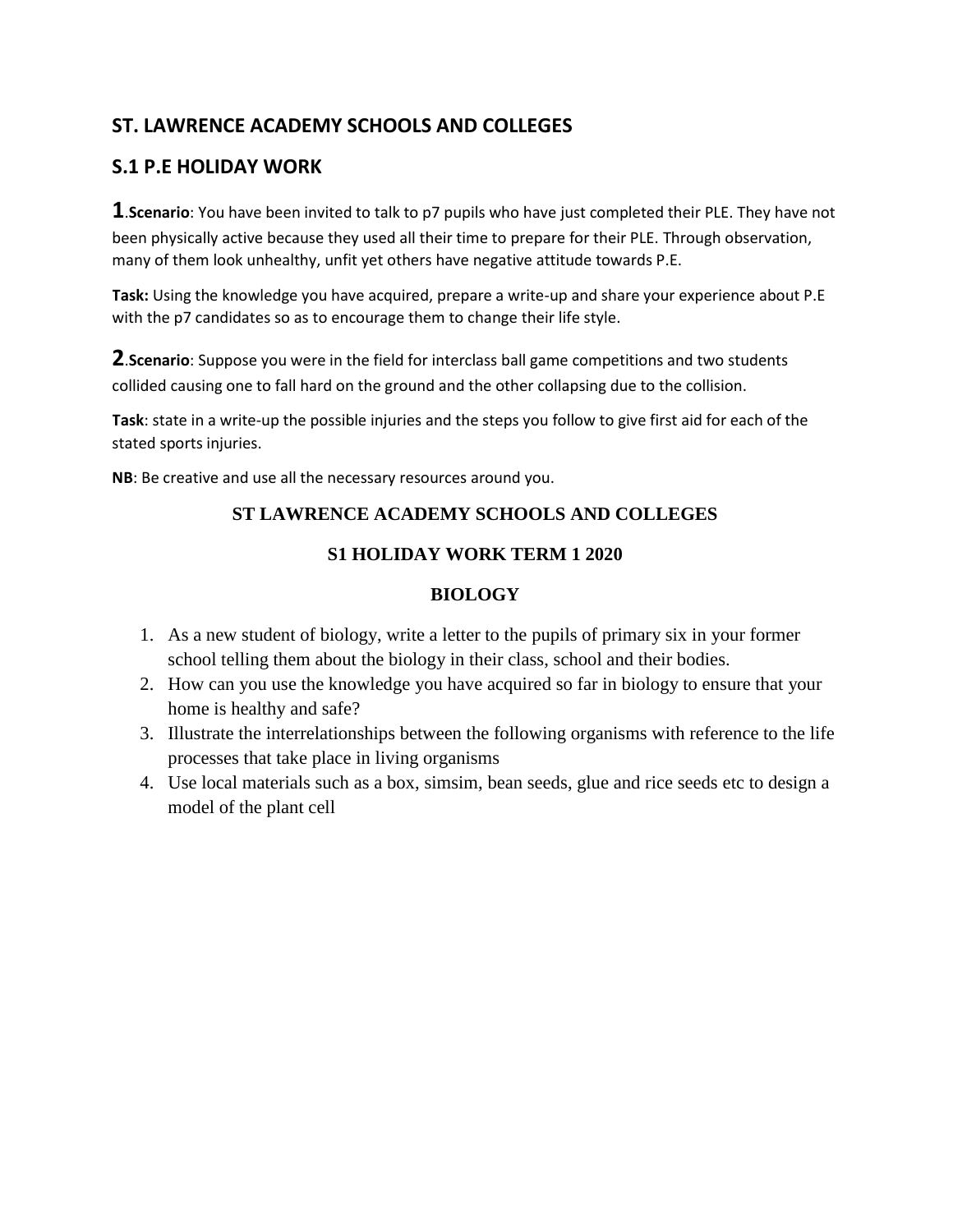# **ST LAWRENCE ACADEMY SCHOOLS AND COLLEGES**

# **S1 HOLIDAY WORK TERM 1 2020**

# **CHEMISTRY**

- 1. As a new student of chemistry, write a letter to the pupils of primary five in your former school to prove to them that there is chemistry in their suit cases, environment and their bodies.
- 2. Write an article in new vision news paper company to inform the government minister of trade and industry about the need to invest more money in the teaching of chemistry in secondary schools.
- 3. Use a manila paper to draw the items used in daily life that are made with the knowledge of chemistry. Include the use of each item
- 4. While Tulina Happy was carrying salt from a shop, she fell down, the polythene bag tore and the salt poured and mixed with the soil. Advise her on how she can solve the problem.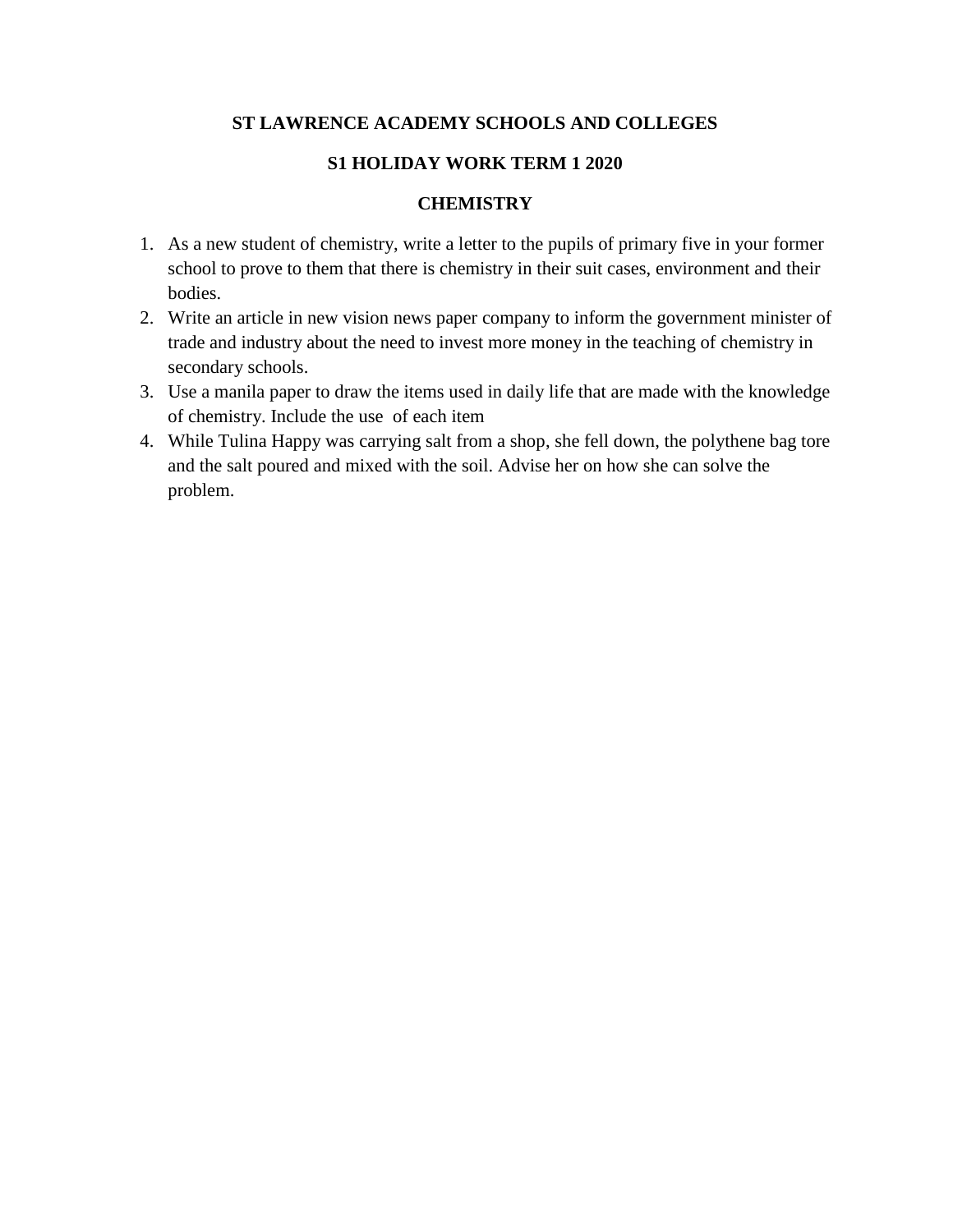# ST. LAWRENCE ACADEMY, SCHOOLS AND COLLEGES **INFORMATION & COMMUNICATION TECHNOLOGY**

# **FORM ONE. 2020 TERM ONE**

# **HOLIDAY WORK**

Write ICT in full

Give four ICT tools you know

For each ICT tool give above, identify the information they handle, the nature of communication that takes place and the technology used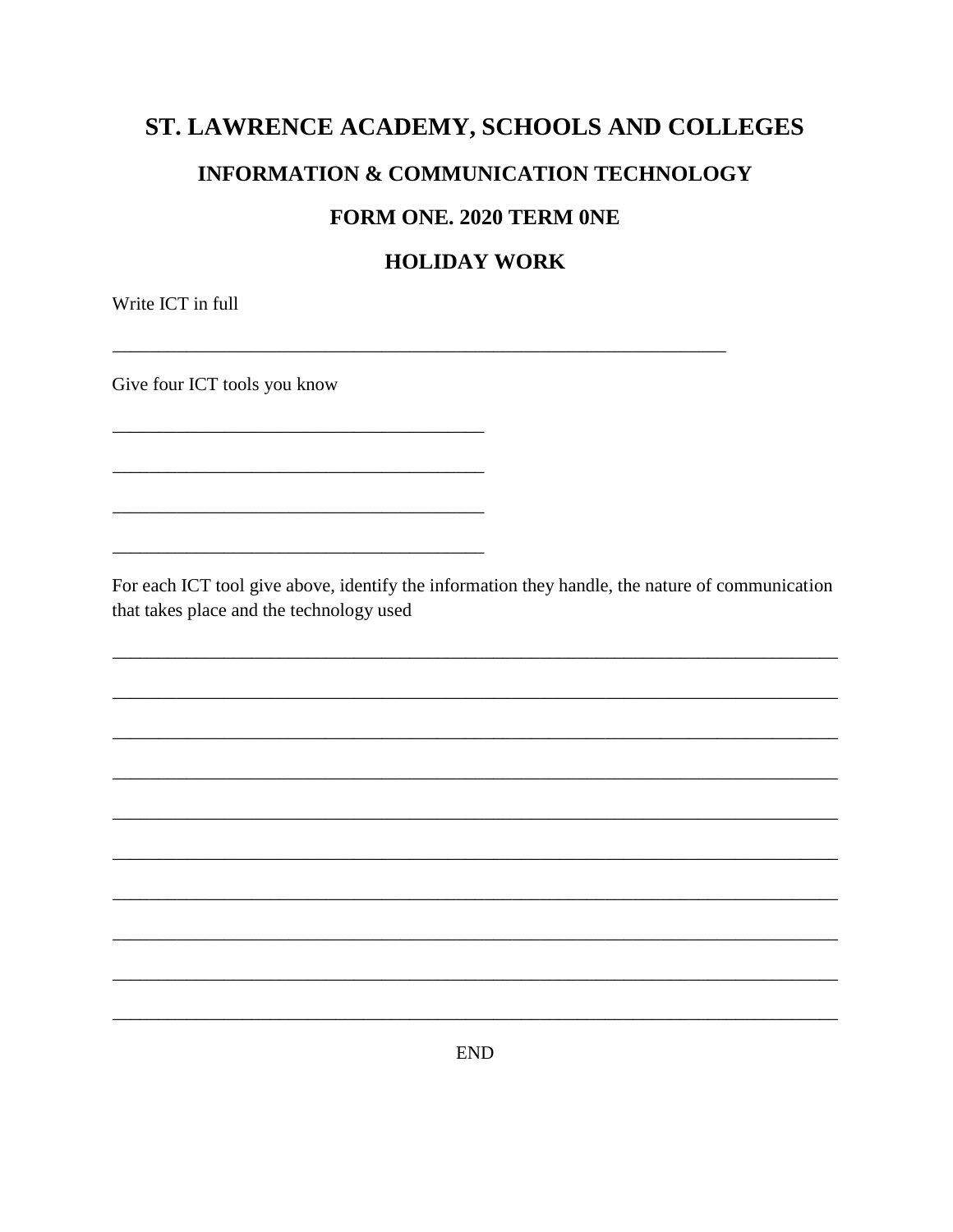# ST. LAWRENCE ACADEMY, SCHOOLS AND COLLEGES

# HOLIDAY WORK FOR TERM ONE 2020

# S.1 IPS ART

# **Instructions: Do all numbers in section A and one from section B**

# **SECTION A 40 MARKS**

- **1.** Define the following terms as used in art and design. (10 marks)
	- i) Tone
	- ii) Texture
	- iii) Proportion
	- iv) Space
	- v) line
- 2 Give any five reasons as to why art and craft is taught in secondary schools?(10 marks)
- 3. a) Define tertiary colours. (2 marks)
	- b) Name any three examples of secondary colours? (3 marks)
	- c) Give the 5 different categories of visual arts? (5 marks)
- 4. a)What is the difference between tint and shade as used in art? (2 marks)
	- b) Outline 4 materials and 4 tools used in art? (8 marks)

# **SECTION B 60 MARKS**

- 5. Draw from a pen
- 6. Using the Graphic re design or re-write this statement using calligraphic letter case.

# **UGANDA AIRLINE COMPANY**

7. Draw and paint an imaginative composition from the following subject.

#### **Hunting**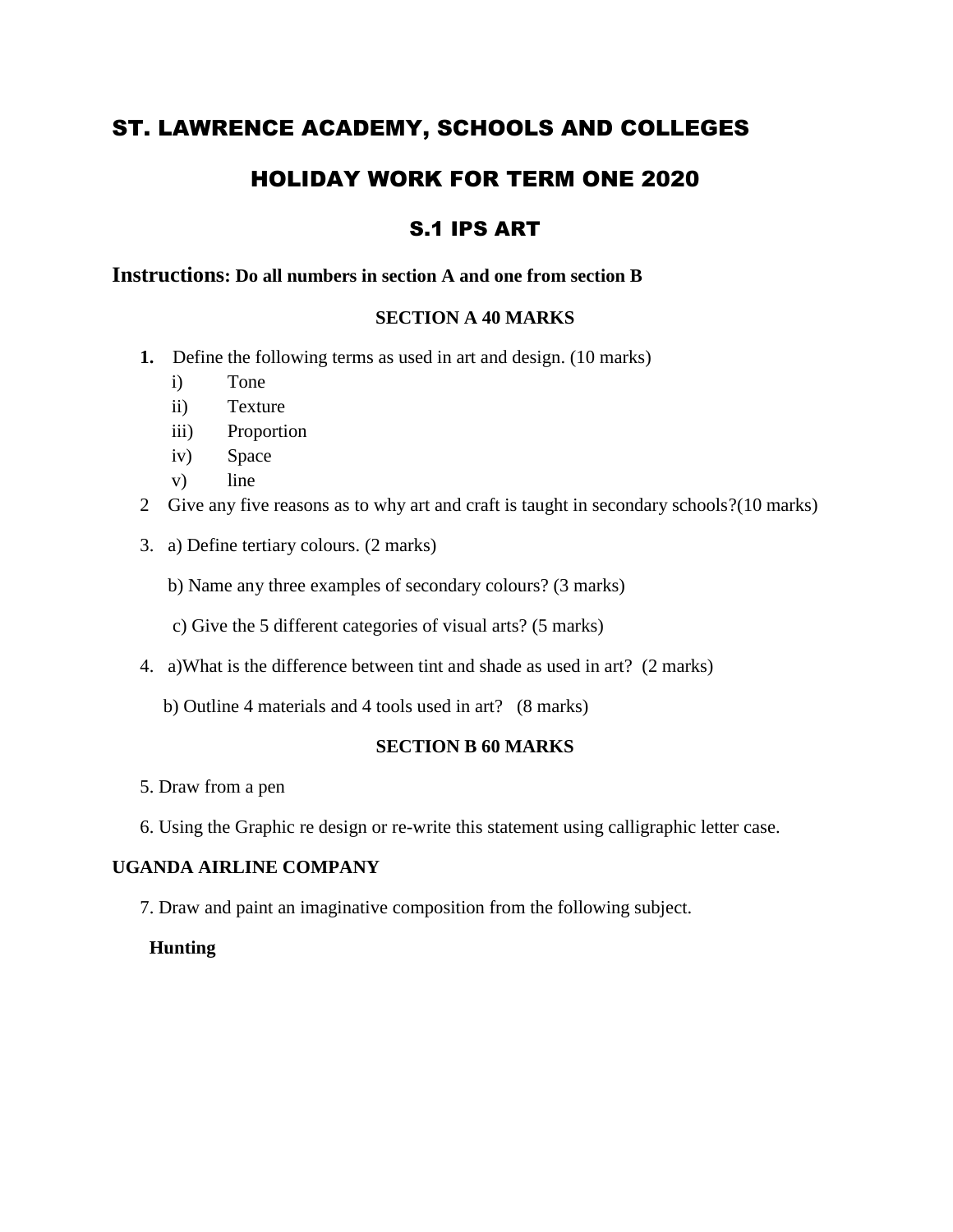# **ST. LAWRENCE ACADEMY, SCHOOLS AND COLLEGES**

# **HOLIDAY WORK**

# INSTRUCTIONS: Attempt all questions

1a Distinguish between Entrepreneurship education and an Entrepreneur? (4 marks)

- b) Explain six reasons for studying Entrepreneurship education. (6 marks)
- 2a) Explain 8 characteristics of a good Entrepreneur (8 marks)
- b)As a senior one student, give 6 benefits of being an Entrepreneur (12 marks)
- 3a) Define the term risk as usedbusiness. (2 marks)
- b) Explain 3 different types of risks. (6 marks)

c)Elaborate5 roles of technology to the business enterprises in Uganda (12 marks)

#### **GOOD LUCK**